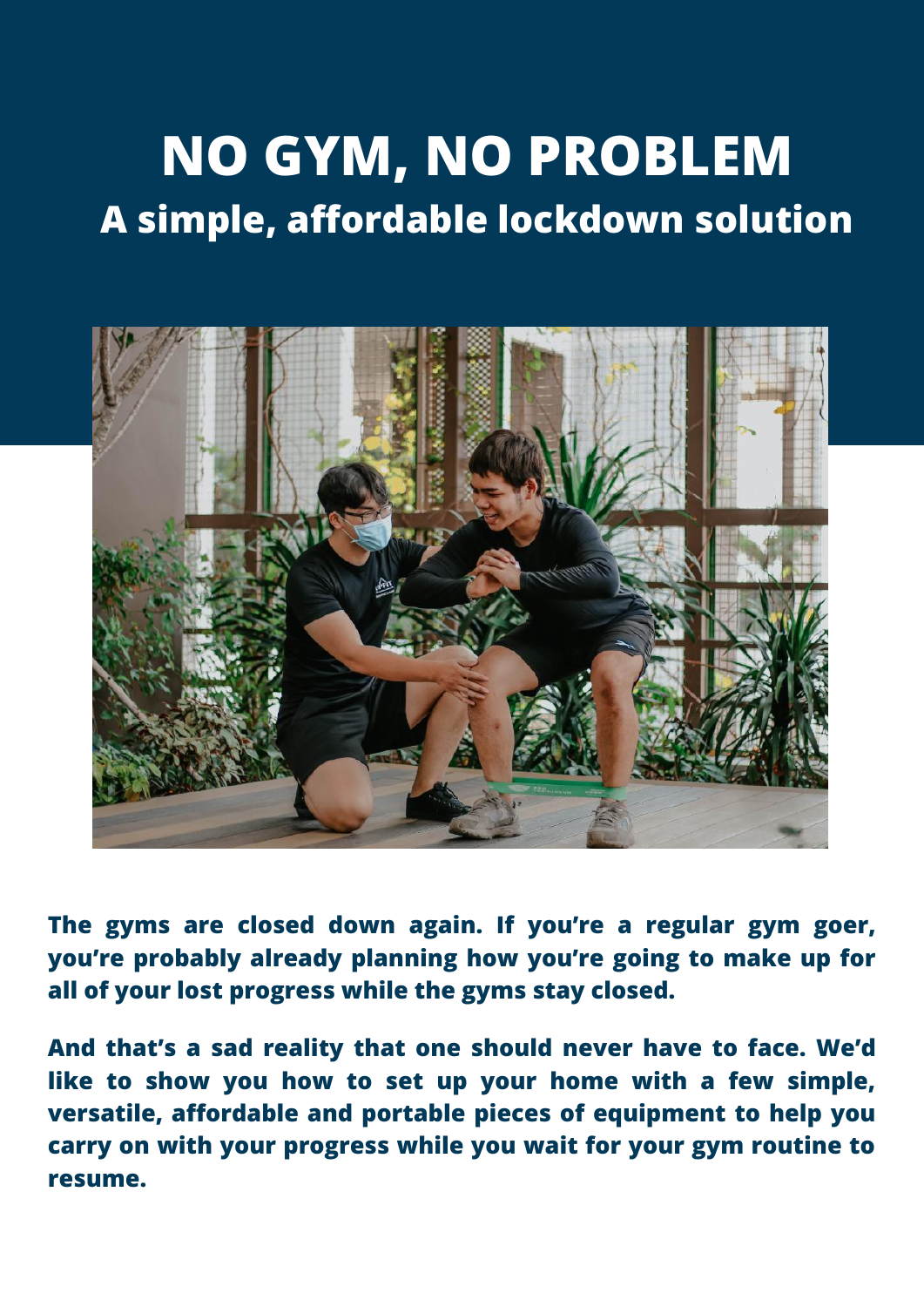

**Everything on this list together can be bought for less than 3.000.000 VND. To compare, that's less than what you'd pay for two months for the average commercial gym in Vietnam.**

**They are also portable, meaning you can work out from the comfort of your own home, or enjoy fresh air and social interaction while training in a park.**

**Listed below are all of the equipment you need to get a great start, how and why you should use them, and how much to expect to spend on each.**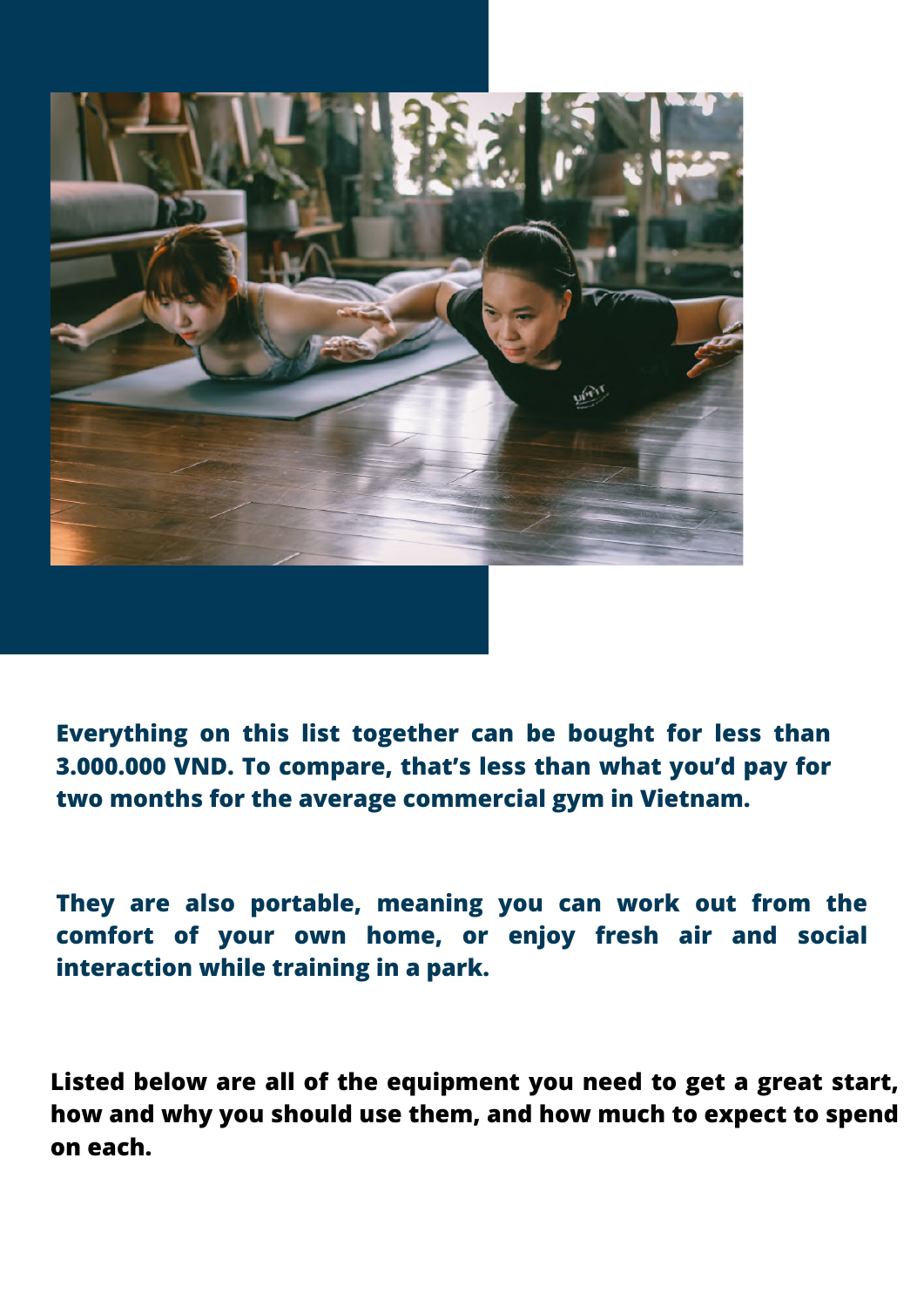# **SUSPENSION TRAINER**

### **Average price 1.500.000 VND**

**A very affordable, highly portable, extremely effective piece of equipment. You will never want to go on vacation or a work trip without this handy tool. Hang it up in your doorframe or tie it around a high bar and get ready for a killer workout!**

**1. Fantastic back and biceps training. One of the hardest parts about training at home is not having anything to train your back, rear shoulders and biceps. The suspension trainer allows you to do a full body workout, but also allows for the pulling movements that are lacking in most bodyweight routines**

**2. Great for corrective exercise. Suspension trainers are really excellent at activating a lot of stabilizing muscles that help relieve pain that common office workers experience.**

**3. Suspension trainers are excellent for posture. In order to perform the workouts, your posture must be perfect. And perfect posture leads us to**

**4... an outrageous amount of core strength and stability. Your core muscles need to be constantly engaged throughout every movement, giving you a killer burn.**





#### **RECOMMENDED WORKOUT**

- **1. Suspended row**
- **2. Suspended biceps curl**
- **3. Floating Lunge**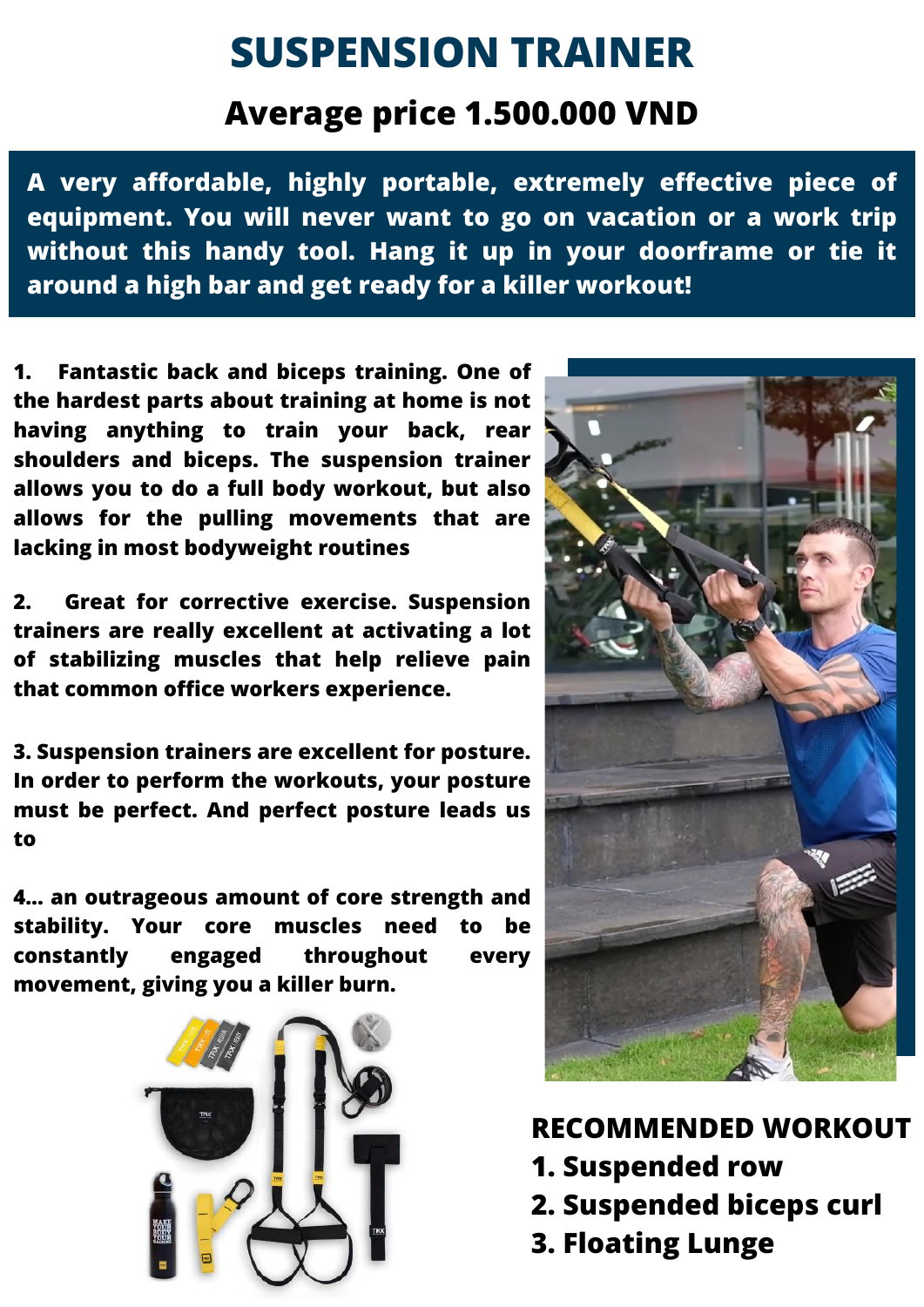# **RESISTANCE BANDS**

**Average price 100.000 vnd (3 pack mini band) 150.000 vnd (1 large resistance band)**

**The resistance band is the most affordable piece of equipment on this list, but its effectiveness should never be underestimated. They often come in packs with varying weights to allow for a very wide range of options. Here are some of the benefits of the resistance band**

**1.They're great at teaching beginners how to activate their muscles. Because of the way that resistance is applied through the rubber band, the muscle must go through its full range of motion, activating it to its full potential.**

**2. Low chance of injury. Resistance bands don't apply very much force on the joints, allowing you to train without risk of hurting yourself.**

**3. Great for stretching and mobility. The resistance band is a great tool to help you stretch, and is commonly used by physiotherapists for stretching**

**4. A very effective way to activate glutes. Mini resistance bands worn above the knees are a really awesome way to get a great burn in the glute muscles.**





**RECOMMENDED WORKOUT Resistance band thrusters Push up Shoulder range of motion**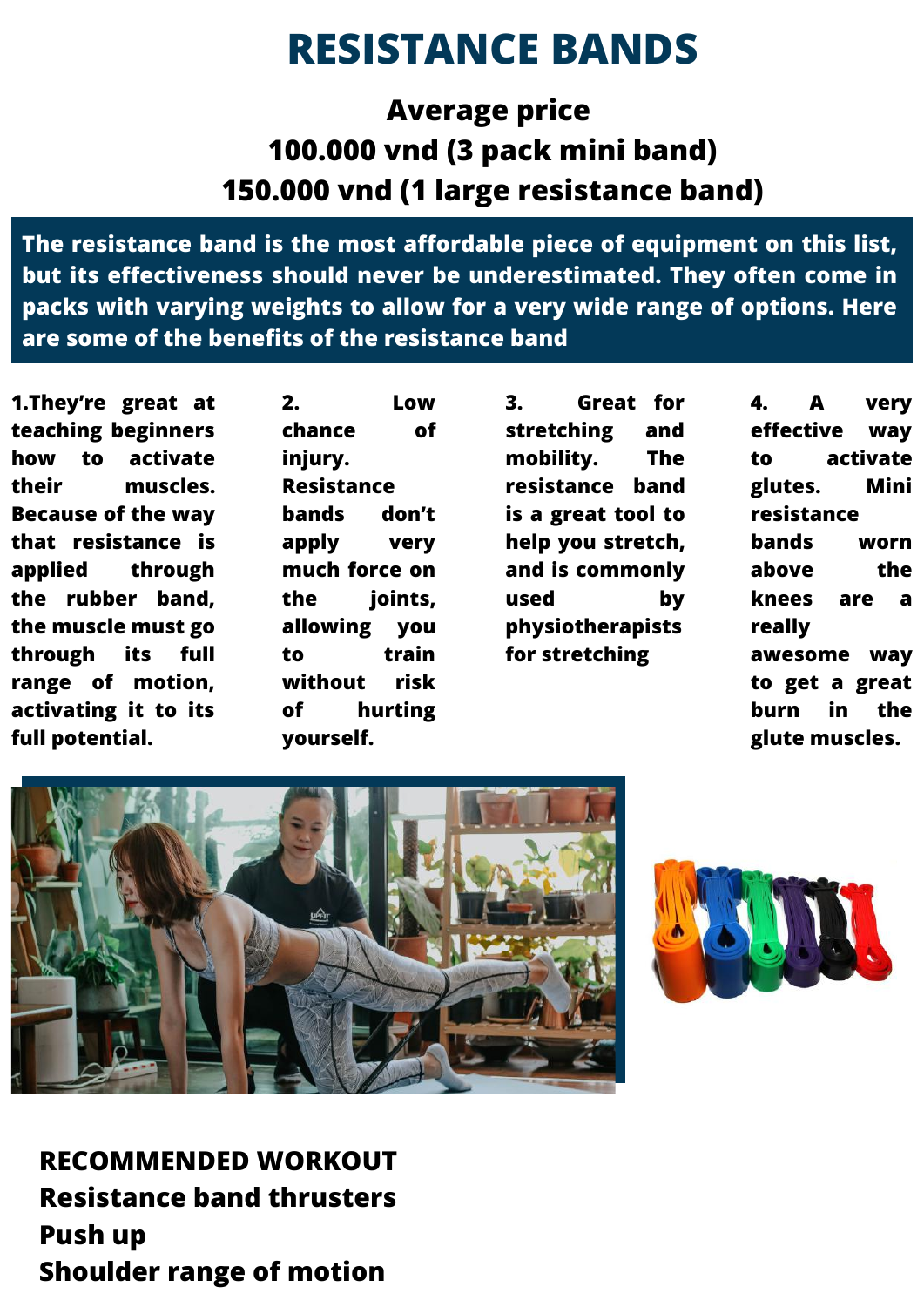# **KETTLEBELL**

#### **Average price: 50.000 VND / 1 KG**

**Strength training is 100% necessary for any fitness program. And while bodyweight is great for strength training, there will almost always be a point that you need to add some weight to your routine. And the kettlebell is one of the most versatile weights available. Here is why you should consider picking up a kettlebell instead of a dumbbell rack**

**1. Kettlebell movements use large muscle groups. The more muscles you use to perform a movement, the more calories you burn and the more total body strength you can develop. You'll be strengthening and building muscles that you didn't even know you have.**

**2. Kettlebell can be used for all of the traditional lifts. Squats, overhead presses, deadlifts and even bench press can be performed with a kettlebell, making this a total home gym.**

**3. Excellent cardio workout for people who hate cardio. Kettlebell movements tend to incorporate fast, explosive movements that really get the heart pumping. No running shoes required!**

**4. Training with a kettlebell builds core strength. Controlling the movement of the weight is going to require you to use a great deal of core control.**

**5. Great for coordination. Kettlebell movements will have you swinging the weights up, down, side to side and every way in between. Learning how to move the kettlebell properly is a great way to create a mind-body connection**